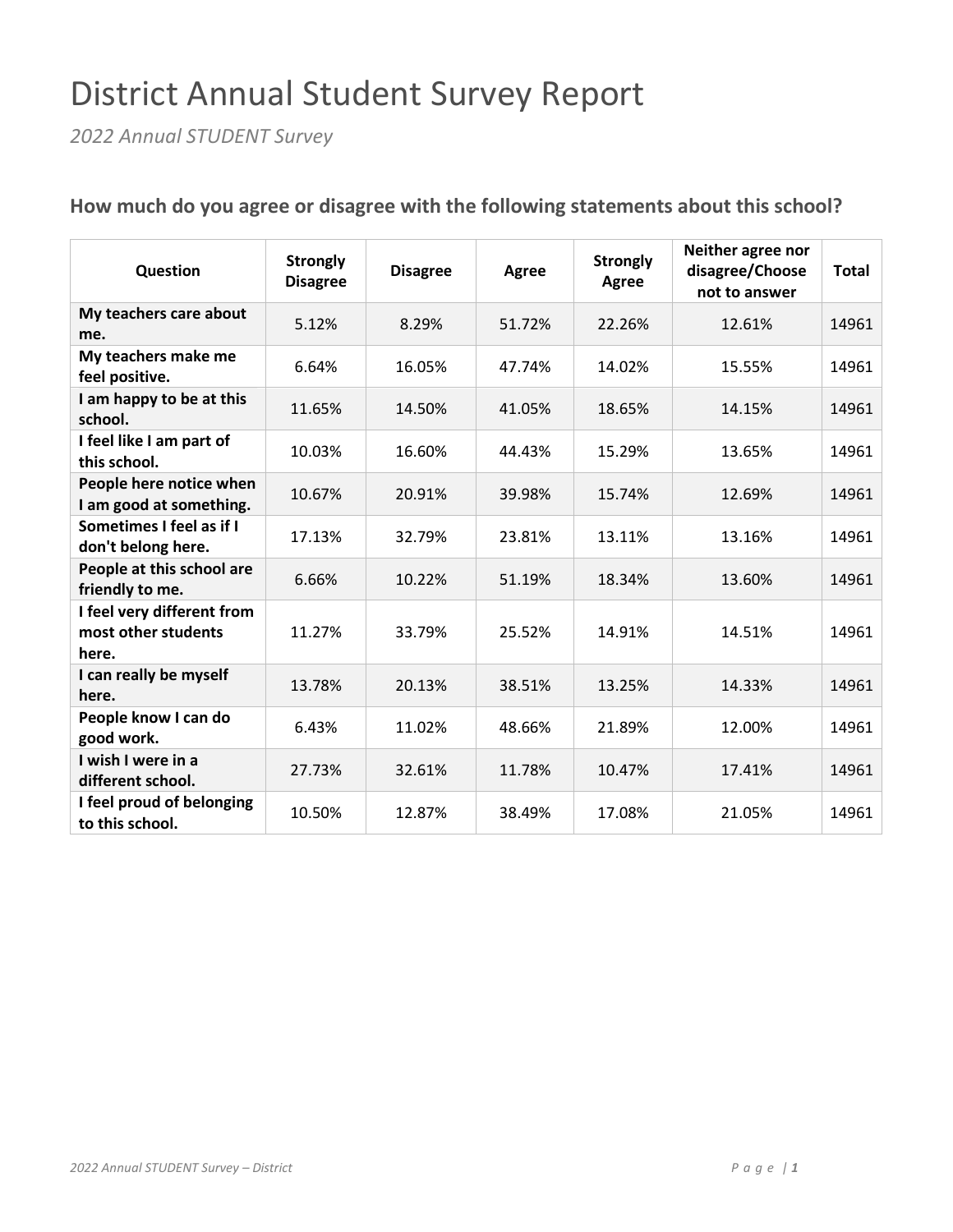**This question is about bullying. Bullying happens when one or more students tease, threaten, spread rumors about, hit, shove or hurt another student. It is not bullying when students of about the same strength or power argue or fight or tease each other in a friendly way. Bullies are usually stronger, or have more friends or money, or some other power over the student being bullied. Usually, bullying happens over and over, or the student being bullied thinks it might happen over and over. How strongly do you agree or disagree with the following statements about this school? Mark one response.**

| <b>Question</b>                                            | <b>Strongly</b><br><b>Disagree</b> | <b>Disagree</b> | <b>Agree</b> | <b>Strongly</b><br>Agree | Neither agree nor<br>disagree/Choose<br>not to answer | Total |
|------------------------------------------------------------|------------------------------------|-----------------|--------------|--------------------------|-------------------------------------------------------|-------|
| <b>Students at this</b><br>school are often<br>bullied.    | 10.37%                             | 30.12%          | 25.46%       | 15.93%                   | 18.13%                                                | 14779 |
| <b>Students at this</b><br>school try to stop<br>bullying. | 17.30%                             | 28.95%          | 27.87%       | 6.77%                    | 19.10%                                                | 14779 |
| Staff at this school try<br>to stop bullying.              | 11.52%                             | 16.06%          | 36.38%       | 20.13%                   | 15.91%                                                | 14779 |

**This question is about cyberbullying. Cyberbullying is bullying that takes place using electronic technology. Examples of cyberbullying include mean text messages or emails, rumors sent by email or posted on social networking sites, and embarrassing pictures, videos, websites, or fake profiles. How strongly do you agree or disagree with the following statements about this school? Mark one response.**

| Students often spread mean rumors or lies about others at this school on the internet (i.e.,<br>Facebook, email, and instant messages). | Percentage |
|-----------------------------------------------------------------------------------------------------------------------------------------|------------|
| <b>Strongly Disagree</b>                                                                                                                | 5.97%      |
| <b>Disagree</b>                                                                                                                         | 16.80%     |
| <b>Agree</b>                                                                                                                            | 27.12%     |
| <b>Strongly Agree</b>                                                                                                                   | 30.51%     |
| Neither agree or disagree/Choose not to answer                                                                                          | 19.60%     |
| <b>Total</b>                                                                                                                            | 14714      |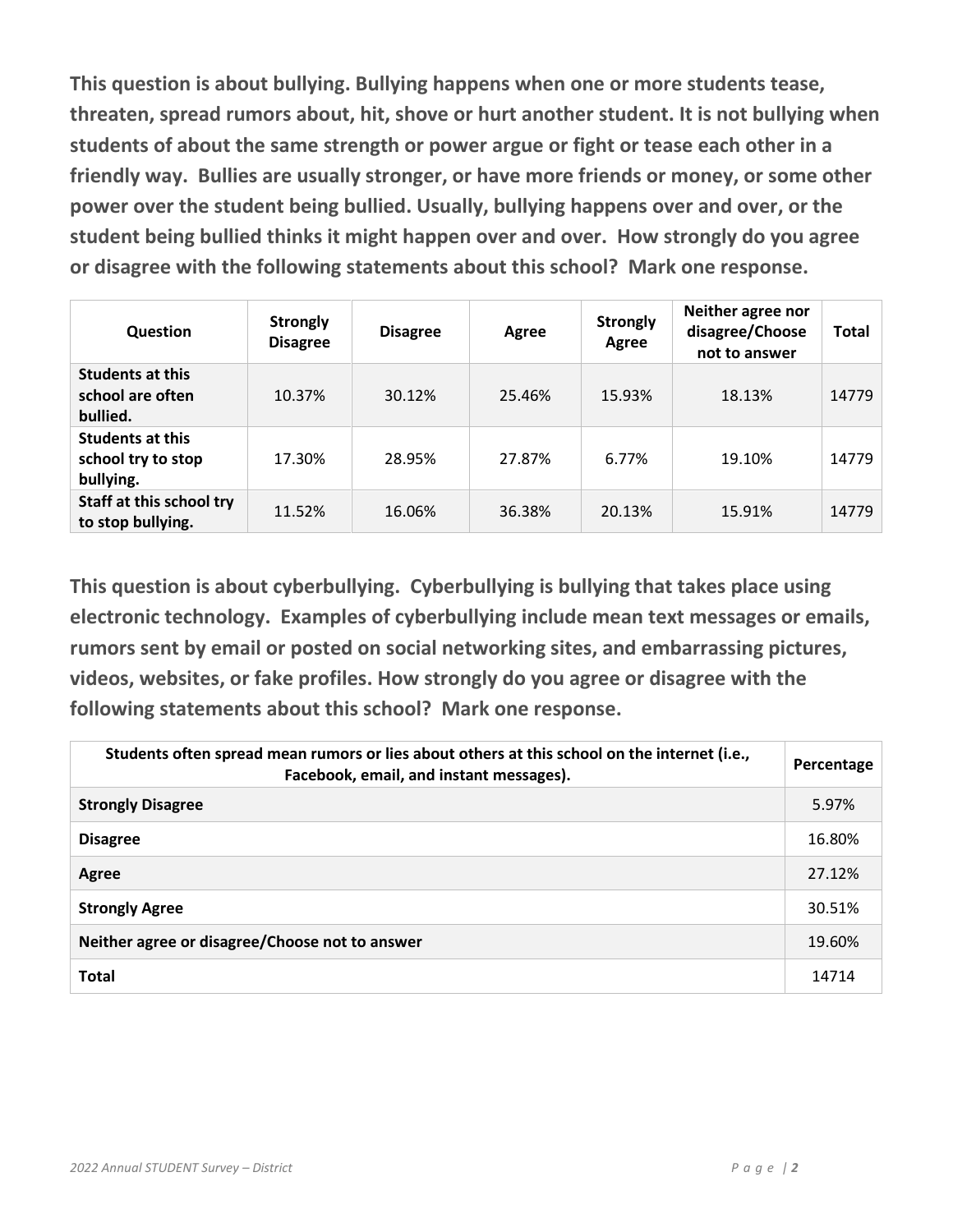| Question                                                                                               | <b>Strongly</b><br><b>Disagree</b> | <b>Disagree</b> | Agree  | <b>Strongly</b><br>Agree | Neither agree nor<br>disagree/Choose<br>not to answer | <b>Total</b> |
|--------------------------------------------------------------------------------------------------------|------------------------------------|-----------------|--------|--------------------------|-------------------------------------------------------|--------------|
| I can talk to my teachers<br>about problems I am having<br>in class.                                   | 9.70%                              | 15.69%          | 46.91% | 14.86%                   | 12.83%                                                | 14331        |
| I can talk to a teacher or<br>other adult at this school<br>about something that is<br>bothering me.   | 10.56%                             | 17.01%          | 44.80% | 14.19%                   | 13.43%                                                | 14331        |
| Teachers are available when I<br>need to talk with them.                                               | 7.00%                              | 14.59%          | 50.99% | 13.20%                   | 14.22%                                                | 14331        |
| My teachers give me<br>individual attention when I<br>need it.                                         | 8.02%                              | 15.89%          | 48.01% | 12.55%                   | 15.54%                                                | 14331        |
| There's at least one teacher<br>or other adult in this school I<br>can talk to if I have a<br>problem. | 6.51%                              | 7.75%           | 47.08% | 28.89%                   | 9.77%                                                 | 14331        |
| Teachers here are not<br>interested in people like me.                                                 | 21.67%                             | 41.15%          | 12.79% | 5.34%                    | 19.05%                                                | 14331        |
| The teachers here respect<br>me.                                                                       | 7.56%                              | 9.90%           | 48.51% | 16.43%                   | 17.61%                                                | 14331        |

| Question                                                                          | <b>Strongly</b><br><b>Disagree</b> | <b>Disagree</b> | Agree  | <b>Strongly</b><br>Agree | Neither agree nor<br>disagree/Choose<br>not to answer | Total |
|-----------------------------------------------------------------------------------|------------------------------------|-----------------|--------|--------------------------|-------------------------------------------------------|-------|
| My teachers make it clear<br>to me when I have<br>misbehaved in class.            | 3.70%                              | 6.05%           | 56.25% | 19.81%                   | 14.17%                                                | 14040 |
| My teachers expect me to<br>do my best all the time.                              | 2.67%                              | 5.88%           | 50.50% | 31.91%                   | 9.05%                                                 | 14040 |
| My teachers praise me<br>when I work hard in school.                              | 9.67%                              | 22.96%          | 38.68% | 11.91%                   | 16.78%                                                | 14040 |
| <b>Adults working at this</b><br>school reward students for<br>positive behavior. | 9.19%                              | 19.34%          | 42.39% | 13.03%                   | 16.05%                                                | 14040 |
| My teachers handle<br>disruptions well in class.                                  | 10.47%                             | 16.52%          | 43.53% | 12.37%                   | 17.11%                                                | 14040 |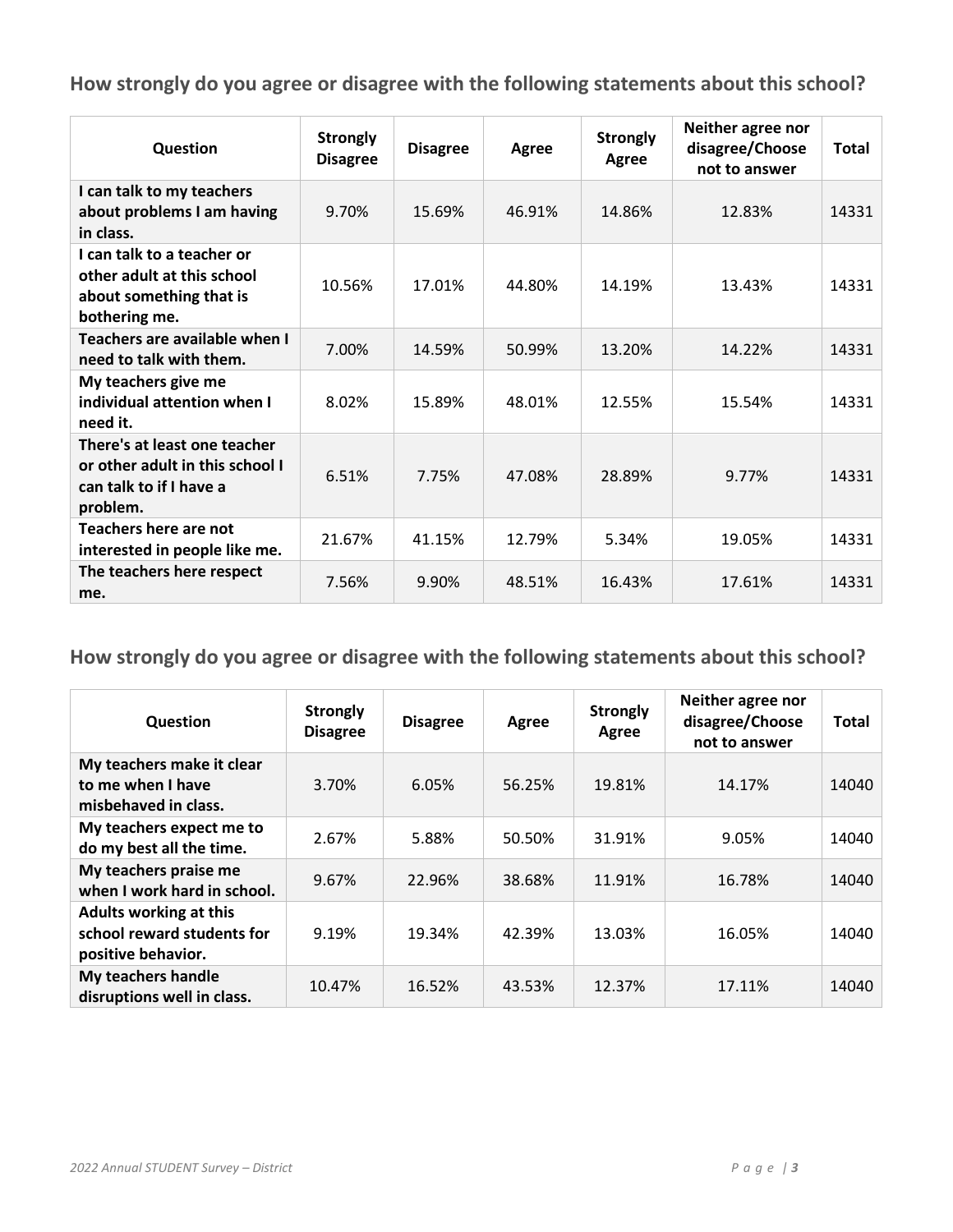| Question                                                                                           | <b>Strongly</b><br><b>Disagree</b> | <b>Disagree</b> | Agree  | <b>Strongly</b><br>Agree | Neither agree nor<br>disagree/Choose<br>not to answer | Total |
|----------------------------------------------------------------------------------------------------|------------------------------------|-----------------|--------|--------------------------|-------------------------------------------------------|-------|
| At this school, students have<br>chances to help decide things<br>like class activities and rules. | 14.56%                             | 23.28%          | 37.62% | 8.25%                    | 16.29%                                                | 13674 |
| I have chances to be part of<br>class discussions or activities.                                   | 4.96%                              | 6.98%           | 60.36% | 16.48%                   | 11.23%                                                | 13674 |
| The things I'm learning in<br>school are important to me.                                          | 12.78%                             | 17.80%          | 38.79% | 13.38%                   | 17.24%                                                | 13674 |
| My teachers often connect<br>what I am learning to life<br>outside the classroom.                  | 13.41%                             | 24.11%          | 35.36% | 9.40%                    | 17.73%                                                | 13674 |
| I am included in many<br>activities at this school.                                                | 11.03%                             | 21.08%          | 39.24% | 12.32%                   | 16.32%                                                | 13674 |
| My school helps me<br>understand about college and<br>career options.                              | 11.31%                             | 14.46%          | 41.47% | 17.79%                   | 14.98%                                                | 13674 |

| Question                                                                                                                      | <b>Strongly</b><br><b>Disagree</b> | <b>Disagree</b> | Agree  | <b>Strongly</b><br><b>Agree</b> | Neither agree nor<br>disagree/Choose<br>not to answer | <b>Total</b> |
|-------------------------------------------------------------------------------------------------------------------------------|------------------------------------|-----------------|--------|---------------------------------|-------------------------------------------------------|--------------|
| I feel safe at this school.                                                                                                   | 9.52%                              | 11.35%          | 46.38% | 14.76%                          | 17.98%                                                | 13395        |
| Students at this school get along<br>well with each other.                                                                    | 12.03%                             | 20.04%          | 40.34% | 7.57%                           | 20.02%                                                | 13395        |
| People of different cultural<br>backgrounds, races, or<br>ethnicities get along well at this<br>school.                       | 7.28%                              | 9.03%           | 49.27% | 17.84%                          | 16.57%                                                | 13395        |
| Adults working at this school<br>help students develop strategies<br>to understand and control their<br>feelings and actions. | 10.88%                             | 17.93%          | 41.42% | 10.76%                          | 19.01%                                                | 13395        |
| Students at this school stop and<br>think before doing anything<br>when they get angry.                                       | 25.84%                             | 30.24%          | 19.87% | 4.05%                           | 20.00%                                                | 13395        |
| At this school, students work on<br>listening to others to<br>understand what they are trying<br>to say.                      | 16.97%                             | 25.02%          | 32.49% | 6.02%                           | 19.50%                                                | 13395        |
| Other students in this school<br>take my opinion seriously.                                                                   | 14.98%                             | 21.31%          | 33.59% | 6.85%                           | 23.28%                                                | 13395        |
| Other students here like the<br>way I am.                                                                                     | 9.51%                              | 10.73%          | 42.85% | 11.24%                          | 25.67%                                                | 13395        |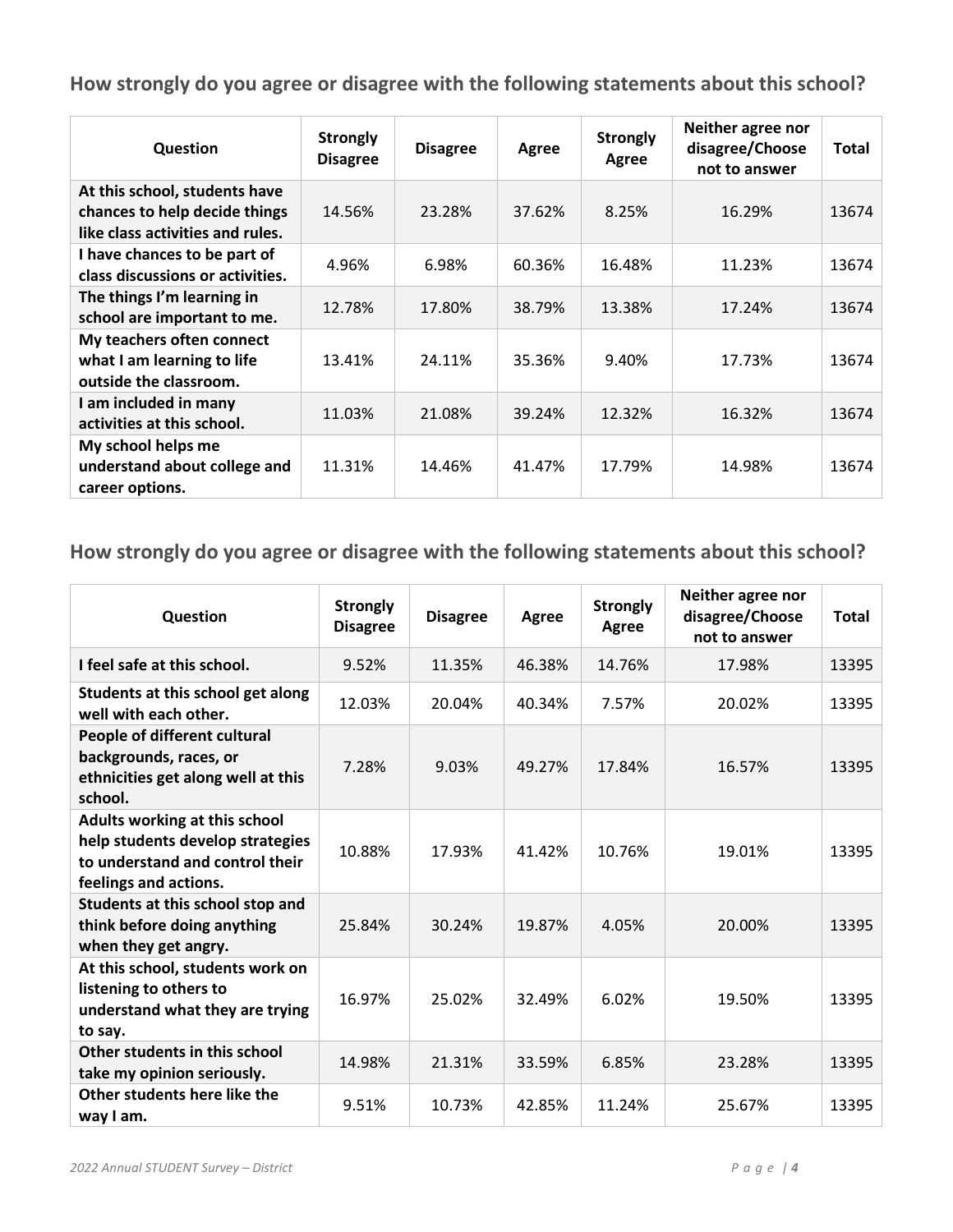| Question                                                                                                     | <b>Strongly</b><br><b>Disagree</b> | <b>Disagree</b> | Agree  | <b>Strongly</b><br>Agree | Neither agree nor<br>disagree/Choose<br>not to answer | <b>Total</b> |
|--------------------------------------------------------------------------------------------------------------|------------------------------------|-----------------|--------|--------------------------|-------------------------------------------------------|--------------|
| I sometimes stay home<br>because I don't feel safe at<br>this school.                                        | 30.57%                             | 34.99%          | 13.04% | 5.41%                    | 15.99%                                                | 13109        |
| If I am absent, there is a<br>teacher or some other adult<br>at school that will notice my<br>absence.       | 6.76%                              | 10.53%          | 50.21% | 18.19%                   | 14.32%                                                | 13109        |
| Students at this school are<br>teased or picked on about<br>their race or ethnicity.                         | 19.56%                             | 28.93%          | 20.12% | 10.89%                   | 20.50%                                                | 13109        |
| <b>Students at this school are</b><br>teased or picked on about<br>their cultural background or<br>religion. | 19.43%                             | 29.51%          | 20.09% | 10.37%                   | 20.60%                                                | 13109        |
| <b>Students at this school are</b><br>teased or picked on about<br>their physical or mental<br>disability.   | 15.63%                             | 24.38%          | 25.33% | 15.70%                   | 18.96%                                                | 13109        |
| It is hard for people like me to<br>be accepted here.                                                        | 21.86%                             | 35.75%          | 14.44% | 7.49%                    | 20.45%                                                | 13109        |
| <b>Most teachers in this school</b><br>are interested in me.                                                 | 10.37%                             | 17.48%          | 36.84% | 8.69%                    | 26.62%                                                | 13109        |

| <b>Question</b>                                                                                                                                                                  | <b>Strongly</b><br><b>Disagree</b> | <b>Disagree</b> | Agree  | <b>Strongly</b><br>Agree | Neither agree nor<br>disagree/Choose<br>not to answer | <b>Total</b> |
|----------------------------------------------------------------------------------------------------------------------------------------------------------------------------------|------------------------------------|-----------------|--------|--------------------------|-------------------------------------------------------|--------------|
| Students know what to do if there<br>is an emergency, natural disaster<br>(tornado, flood) or a dangerous<br>situation (e.g. violent person on<br>campus) during the school day. | 5.57%                              | 6.94%           | 50.54% | 24.36%                   | 12.59%                                                | 12980        |
| If students hear about a threat to<br>school or student safety, they<br>would report it to someone in<br>authority.                                                              | 7.30%                              | 12.73%          | 44.52% | 17.48%                   | 17.97%                                                | 12980        |
| I feel safe going to and from this<br>school.                                                                                                                                    | 6.15%                              | 7.20%           | 49.41% | 19.33%                   | 17.92%                                                | 12980        |